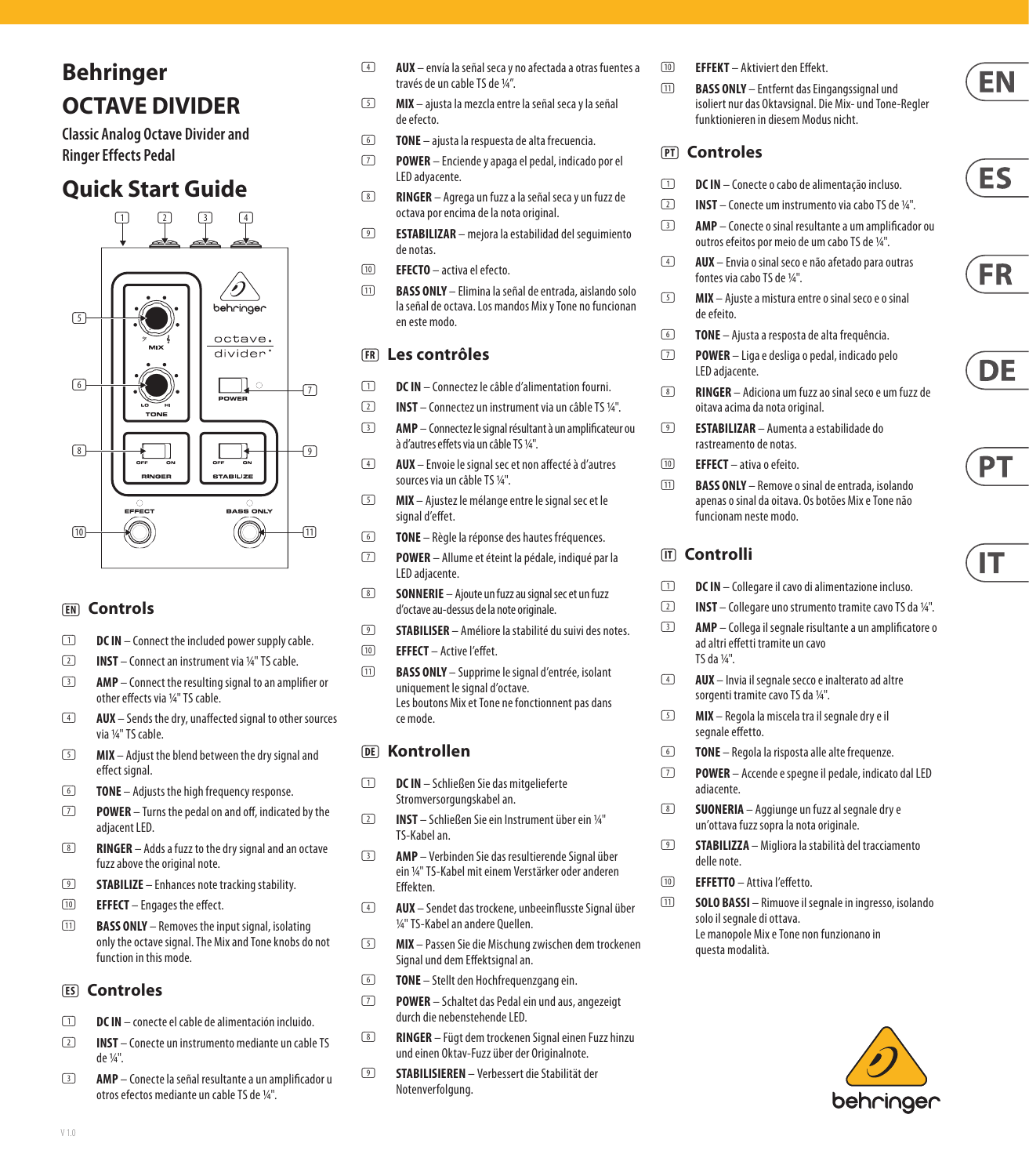#### **(NL) Bediening**

- (1) **DC IN**  Sluit de meegeleverde voedingskabel aan.
- (2) **INST** Sluit een instrument aan via een 1/4" TS-kabel. (3) **AMP** – Sluit het resulterende signaal aan op een
- versterker of andere effecten via een ¼" TS-kabel.
- (4) **AUX** Stuurt het droge, onaangetaste signaal naar andere bronnen via een ¼" TS-kabel.
- (5) **MIX** Pas de mix tussen het droge signaal en het effectsignaal aan.
- (6) **TONE** Past de hoge frequentierespons aan.
- (7) **POWER** Schakelt het pedaal in en uit, aangegeven door de aangrenzende LED.
- (8) **RINGER**  Voegt een fuzz toe aan het droge signaal en een octaaf fuzz boven de originele noot.
- (9) **STABILISEREN** Verbetert de stabiliteit van het volgen van notities.
- (10) **EFFECT** Activeert het effect.
- (11) **ALLEEN BASS** Verwijdert het ingangssignaal en isoleert alleen het octaafsignaal. De Mix- en Tone-knoppen werken niet in deze modus.

#### **(SE) Kontroller**

- (1) **DC IN**  Anslut den medföljande strömförsörjningskabeln.
- (2) **INST** Anslut ett instrument via ¼" TS-kabel.
- (3) **AMP** Anslut den resulterande signalen till en förstärkare eller andra effekter via ¼" TS-kabel.
- (4) **AUX** Sänder den torra, opåverkade signalen till andra källor via ¼" TS-kabel.
- (5) **MIX**  Justera blandningen mellan torrsignalen och effektsignalen.
- (6) **TONE**  Justerar högfrekvensresponsen.
- (7) **POWER** Slår på och av pedalen, indikerad av den intilliggande lysdioden.
- (8) **RINGER** Lägger till en fuzz till den torra signalen och en oktav fuzz ovanför originalnoten.
- (9) **STABILISERA** Förbättrar stabiliteten för notspårning.
- (10) **EFFEKT** Engagerar effekten.
- (11) **BASS ONLY** Tar bort insignalen och isolerar endast oktavsignalen. Mix och Tone-knapparna fungerar inte i det här läget

#### **(PL) Sterownica**

- (1) **DC IN** Podłącz dołączony kabel zasilający.
- (2) **INST**  Podłącz instrument za pomocą kabla ¼" TS.
- (3) **AMP** Podłącz wynikowy sygnał do wzmacniacza lub innych efektów za pomocą kabla ¼" TS.
- (4) **AUX** wysyła suchy, niezmieniony sygnał do innych źródeł za pomocą kabla TS ¼".
- (5) **MIX** Dostosuj mieszanie sygnału suchego z sygnałem efektu.
- (6) **TONE** Reguluje pasmo przenoszenia wysokich częstotliwości.
- (7) **POWER** Włącza i wyłącza pedał, co wskazuje sąsiednia dioda LED.
- (8) **RINGER** Dodaje meszek do suchego sygnału i oktawowy mech nad oryginalną nutą.
- (9) **STABILIZUJ** poprawia stabilność śledzenia nut.
- (10) **EFEKT**  Angażuje efekt.
- (11) **BASS ONLY**  Usuwa sygnał wejściowy, izolując tylko sygnał oktawowy. W tym trybie nie działają pokrętła Mix i Tone.

# **(JP)** コントロール

- (1) **DC IN** –付属の電源ケーブルを接続します。
- (2) **INST**  ¼" TSケーブルを介して機器を接続し ます。
- (3) **AMP** –結果の信号を ¼" TS ケーブルを介してア ンプまたはその他のエフェクトに接続します。
- (4) **AUX** –乾いた、影響を受けていない信号を ¼" TS ケーブルを介して他のソースに送信します。
- (5) **MIX** –ドライ信号とエフェクト信号のブレンドを 調整します。
- (6) **TONE** –高周波応答を調整します。
- (7) **POWER** –隣接する LED で示されるペダルのオン とオフを切り替えます。
- (8) **RINGER** –ドライ信号にファズを追加し、元のノー トの上にオクターブファズを追加します。
- (9) **STABILIZE** –ノートトラッキングの安定性を高め ます。
- (10) 効果 効果を発揮します。
- (11) ベースのみ 入力信号を削除し、オクターブ信 号のみを分離します。このモードでは、ミック スノブとトーンノブは機能しません。

# **(CN) 控件**

- (1) **DC IN** 连接随附的电源线。
- (2) I**NST** 通过 ¼" TS 电缆连接仪器。
- (3) **AMP** 通过 ¼" TS 电缆将产生的信号连接 到放大器或其他效果器。
- (4) **AUX** 通过 ¼" TS 电缆将干燥、未受影响的 信号发送到其他源。
- (5) **MIX** 调整干信号和效果信号之间的混合。
- (6) **TONE** 调整高频响应。
- (7) **POWER** 打开和关闭踏板, 由相邻的 LED 指示。
- (8) **RINGER**  为干信号添加模糊效果, 并在原 始音符上方添加八度模糊效果。
- (9) **STABILIZE** 增强音符跟踪稳定性。
- (10) **EFFECT** 启用效果。
- (11) **BASS ONLY** 移除输入信号, 仅隔离八度音 程信号。 Mix 和 Tone 旋钮在此模式下不起 作用。

# **Specification**

#### **Inputs**

| Instrument      | 1/4" TS jack, unbalanced |
|-----------------|--------------------------|
| Impedance       | 200 k <sub>0</sub>       |
| Max input level | $1.4$ dBu                |

| 1/4" TS jack, unbalanced |
|--------------------------|
| 5.6 $k$ 0                |
| 4.5 dBu                  |
| 1/4" TS jack, unbalanced |
| 1.8 k <sub>0</sub>       |
| $-0.2$ dBu               |
|                          |

| <b>Power</b>             |                        |
|--------------------------|------------------------|
| Power supply             | PSU-SB, 9 V DC, 0.67 A |
| <b>Power consumption</b> | 300 mA                 |

| <b>Physical</b>   |                                     |
|-------------------|-------------------------------------|
| <b>Dimensions</b> | 99 x 174 x 63 mm (3.9 x 6.9 x 2.5") |
| Weight            | 0.85 kg (1.87 lbs)                  |

**CN** 

PL

**NL** 

**SE**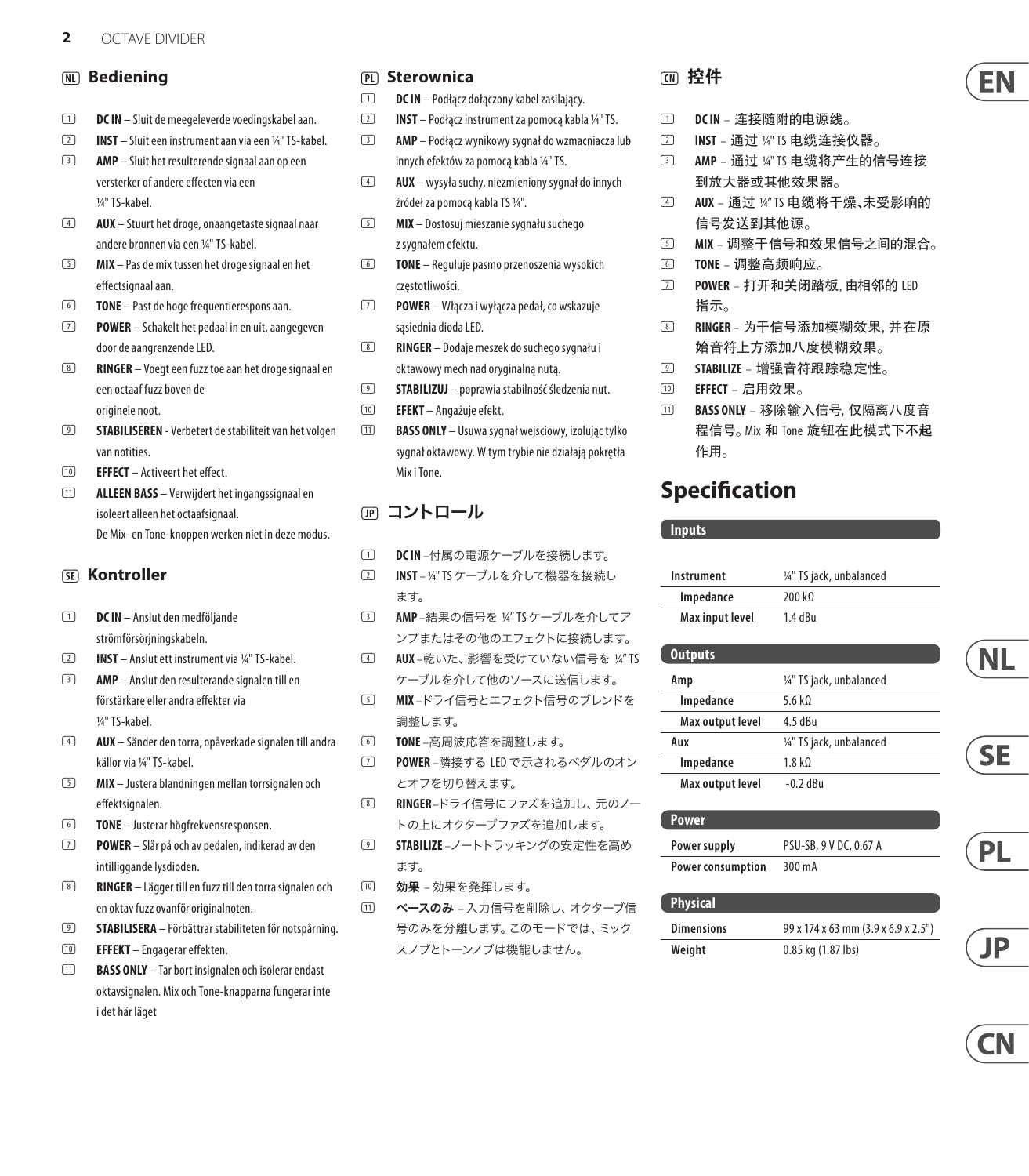#### **LEGAL DISCLAIMER**

Music Tribe accepts no liability for any loss which may be suffered by any person who relies either wholly or in part upon any description, photograph, or statement contained herein. Technical specifications, appearances and other information are subject to change without notice. All trademarks are the property of their respective owners. Midas, Klark Teknik, Lab Gruppen, Lake, Tannoy, Turbosound, TC Electronic, TC Helicon, Behringer, Bugera, Aston Microphonesand Coolaudio are trademarks or registered trademarks of Music Tribe Global Brands Ltd. © Music Tribe Global Brands Ltd. 2021 All rights reserved.

#### **LIMITED WARRANTY**

For the applicable warranty terms and conditions and additional information regarding Music Tribe's Limited Warranty, please see complete details online at community.musictribe.com/pages/support#warranty.

#### **NEGACIÓN LEGAL**

Music Tribe no admite ningún tipo de responsabilidad por cualquier daño o pérdida que pudiera sufrir cualquier persona por confiar total o parcialmente en la descripciones, fotografías o afirmaciones contenidas en este documento. Las especificaciones técnicas, imágenes y otras informaciones contenidas en este documento están sujetas a modificaciones sin previo aviso. Todas las marcas comerciales que aparecen aquí son propiedad de sus respectivos dueños. Midas, Klark Teknik, Lab Gruppen, Lake, Tannoy, Turbosound, TC Electronic, TC Helicon, Behringer, Bugera, Aston Microphones y Coolaudio son marcas comerciales o marcas registradas de Music Tribe Global Brands Ltd. © Music Tribe Global Brands Ltd. 2021 Reservados todos los derechos.

#### **GARANTÍA LIMITADA**

Si quiere conocer los detalles y condiciones aplicables de la garantía así como información adicional sobre la Garantía limitada de Music Tribe, consulte online toda la información en la web community.musictribe.com/ pages/support#warranty.

#### **DÉNI LÉGAL**

Music Tribe ne peut être tenu pour responsable pour toute perte pouvant être subie par toute personne se fiant en partie ou en totalité à toute description, photographie ou affirmation contenue dans ce document. Les caractéristiques, l'apparence et d'autres informations peuvent faire l'objet de modifications sans notification. Toutes les marques appartiennent à leurs propriétaires respectifs. Midas, Klark Teknik, Lab Gruppen, Lake, Tannoy, Turbosound, TC Electronic, TC Helicon, Behringer, Bugera, Aston Microphones et Coolaudio sont des marques ou marques déposées de Music Tribe Global Brands Ltd. © Music Tribe Global Brands Ltd. 2021 Tous droits réservés.

#### **GARANTIE LIMITÉE**

Pour connaître les termes et conditions de garantie applicables, ainsi que les informations supplémentaires et détaillées sur la Garantie Limitée de Music Tribe, consultez le site Internet community.musictribe.com/ pages/support#warranty.

#### **HAFTUNGSAUSSCHLUSS**

Music Tribe übernimmt keine Haftung für Verluste, die Personen entstanden sind, die sich ganz oder teilweise auf hier enthaltene Beschreibungen, Fotos oder Aussagen verlassen haben. Technische Daten, Erscheinungsbild und andere Informationen können ohne vorherige Ankündigung geändert werden. Alle Warenzeichen sind Eigentum der jeweiligen Inhaber. Midas, Klark Teknik, Lab Gruppen, Lake, Tannoy, Turbosound, TC Electronic, TC Helicon, Behringer, Bugera, Aston Microphones und Coolaudio sind Warenzeichen oder eingetragene Warenzeichen der Music Tribe Global Brands Ltd. © Music Tribe Global Brands Ltd. 2021 Alle Rechte vorbehalten.

# **BESCHRÄNKTE GARANTIE**

Die geltenden Garantiebedingungen und zusätzliche Informationen bezüglich der von Music Tribe gewährten beschränkten Garantie finden Sie online unter community.musictribe.com/pages/support#warranty.

#### **LEGAL RENUNCIANTE**

O Music Tribe não se responsabiliza por perda alguma que possa ser sofrida por qualquer pessoa que dependa, seja de maneira completa ou parcial, de qualquer descrição, fotografia, ou declaração aqui contidas. Dados técnicos, aparências e outras informações estão sujeitas a modificações sem aviso prévio. Todas as marcas são propriedade de seus respectivos donos. Midas, Klark Teknik, Lab Gruppen, Lake, Tannoy, Turbosound, TC Electronic, TC Helicon, Behringer, Bugera, Aston Microphones e Coolaudiosão marcas ou marcas registradas do Music Tribe Global Brands Ltd. © Music Tribe Global Brands Ltd. 2021 Todos direitos reservados.

#### **GARANTIA LIMITADA**

Para obter os termos de garantia aplicáveis e condições e informações adicionais a respeito da garantia limitada do Music Tribe, favor verificar detalhes na íntegra através do website community.musictribe.com/pages/ support#warranty.

#### **DISCLAIMER LEGALE**

Music Tribe non si assume alcuna responsabilità per eventuali danni che possono essere subiti da chiunque si affidi in tutto o in parte a qualsiasi descrizione, fotografia o dichiarazione contenuta qui. Specifiche tecniche, aspetti e altre informazioni sono soggette a modifiche senza

preavviso. Tutti i marchi sono di proprietà dei rispettivi titolari. Midas, Klark Teknik, Lab Gruppen, Lake, Tannoy, Turbosound, TC Electronic, TC Helicon, Behringer, Bugera, Aston Microphones e Coolaudio sono marchi o marchi registrati di Music Tribe Global Brands Ltd. © Music Tribe Global Brands Ltd. 2021 Tutti i diritti riservati .

#### **GARANZIA LIMITATA**

Per i termini e le condizioni di garanzia applicabili e le informazioni aggiuntive relative alla garanzia limitata di Music Tribe, consultare online i dettagli completi su community.musictribe.com/pages/support#warranty.

## **WETTELIJKE ONTKENNING**

Music Tribe aanvaardt geen aansprakelijkheid voor enig verlies dat kan worden geleden door een persoon die geheel of gedeeltelijk vertrouwt op enige beschrijving, foto of verklaring hierin. Technische specificaties, verschijningen en andere informatie kunnen zonder voorafgaande kennisgeving worden gewijzigd. Alle handelsmerken zijn eigendom van hun respectievelijke eigenaren. Midas, Klark Teknik, Lab Gruppen, Lake, Tannoy, Turbosound, TC Electronic, TC Helicon, Behringer, Bugera, Aston Microphones en Coolaudio zijn handelsmerken of gedeponeerde handelsmerken van Music Tribe Global Brands Ltd. © Music Tribe Global Brands Ltd. 2021 Alle rechten voorbehouden.

#### **BEPERKTE GARANTIE**

Voor de toepasselijke garantievoorwaarden en aanvullende informatie met betrekking tot de beperkte garantie van Music Tribe, zie de volledige details online op community.musictribe.com/pages/ support#warranty.

#### **FRISKRIVNINGSKLAUSUL**

Music Tribe tar inget ansvar för någon förlust som kan drabbas av någon person som helt eller delvis förlitar sig på någon beskrivning, fotografi eller uttalande som finns här. Tekniska specifikationer, utseenden och annan information kan ändras utan föregående meddelande. Alla varumärken tillhör respektive ägare. Midas, Klark Teknik, Lab Gruppen, Lake, Tannoy, Turbosound, TC Electronic, TC Helicon, Behringer, Bugera, Aston Microphones och Coolaudio är varumärken eller registrerade varumärken som tillhör Music Tribe Global Brands Ltd. © Music Tribe Global Brands Ltd. 2021 Alla Rättigheter reserverade.

#### **BEGRÄNSAD GARANTI**

För tillämpliga garantivillkor och ytterligare information om Music Tribes begränsade garanti, se fullständig information online på community. musictribe.com/pages/support#warranty.

EN













**SE**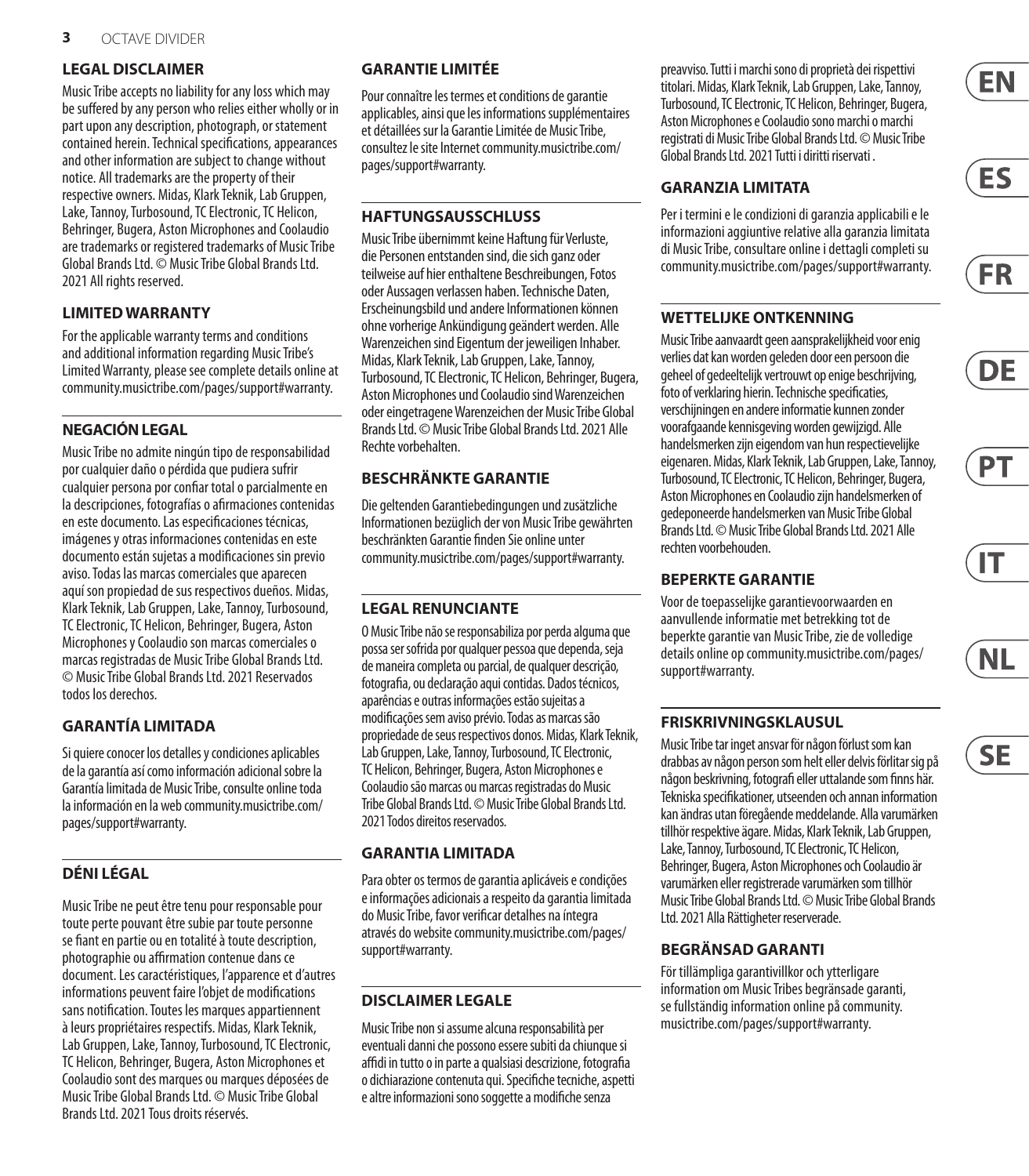#### **ZASTRZEŻENIA PRAWNE**

Music Tribe nie ponosi odpowiedzialności za jakiekolwiek straty, które mogą ponieść osoby, które polegają w całości lub w części na jakimkolwiek opisie, fotografii lub oświadczeniu zawartym w niniejszym dokumencie. Specyfikacje techniczne, wygląd i inne informacje mogą ulec zmianie bez powiadomienia. Wszystkie znaki towarowe są własnością ich odpowiednich właścicieli. Midas, Klark Teknik, Lab Gruppen, Lake, Tannoy, Turbosound, TC Electronic, TC Helicon, Behringer, Bugera, Aston Microphones i Coolaudio są znakami towarowymi lub zastrzeżonymi znakami towarowymi firmy Music Tribe Global Brands Ltd. © Music Tribe Global Brands Ltd. 2021 Wszystkie prawa zastrzeżone.

#### **OGRANICZONA GWARANCJA**

Aby zapoznać się z obowiązującymi warunkami gwarancji i dodatkowymi informacjami dotyczącymi ograniczonej gwarancji Music Tribe, zapoznaj się ze wszystkimi szczegółami w trybie online pod adresem community.musictribe.com/pages/support#warranty.

#### 法的放棄

ここに含まれる記述、写真、意見の全体ま たは一部に依拠して、いかなる人が損害を 生じさせた場合にも、Music Tribe は一切の賠 償責任を負いません。技術仕様、外観およ びその他の情報は予告なく変更になる場 合があります。商標はすべて、それぞれの 所有者に帰属します。Midas、Klark Teknik、 Lab Gruppen、Lake、 Tannoy、 Turbosound、 TC Electronic、 TC Helicon、 Behringer、Bugera、Aston Microphones およびCoolaudio は Music Tribe Global Brands Ltd. の商標または‑登録商標です。© Music Tribe Global Brands Ltd. 2021 無断転用禁止。

#### 限定保証

適用される保証条件と Music Tribe の限 定保証に関する概要については、オン ライン上 community.musictribe.com/pages/ support#warranty にて詳細をご確認くだ さい。

# 法律声明

对于任何因在此说明书提到的全部或部份 描述、 图片或声明而造成的损失, Music Tribe 不负任何责任。 技术参数和外观若有更 改, 恕不另行通知。 所有的商标均为其各自 所有者的财产。 Midas, Klark Teknik, Lab Gruppen, Lake, Tannoy, Turbosound, TC Electronic, TC Helicon, Behringer, Bugera, Aston Microphones 和 Coolaudio 是 Music Tribe Global Brands Ltd. 公司的商标或注 册商标。 © Music Tribe Global Brands Ltd. 2021 版 权所有。

#### **保修条款**

有关音乐集团保修的适用条款及其它相关 信息, 请登陆 community.musictribe.com/pages/ support#warranty网站查看完整的详细信息。



**PL**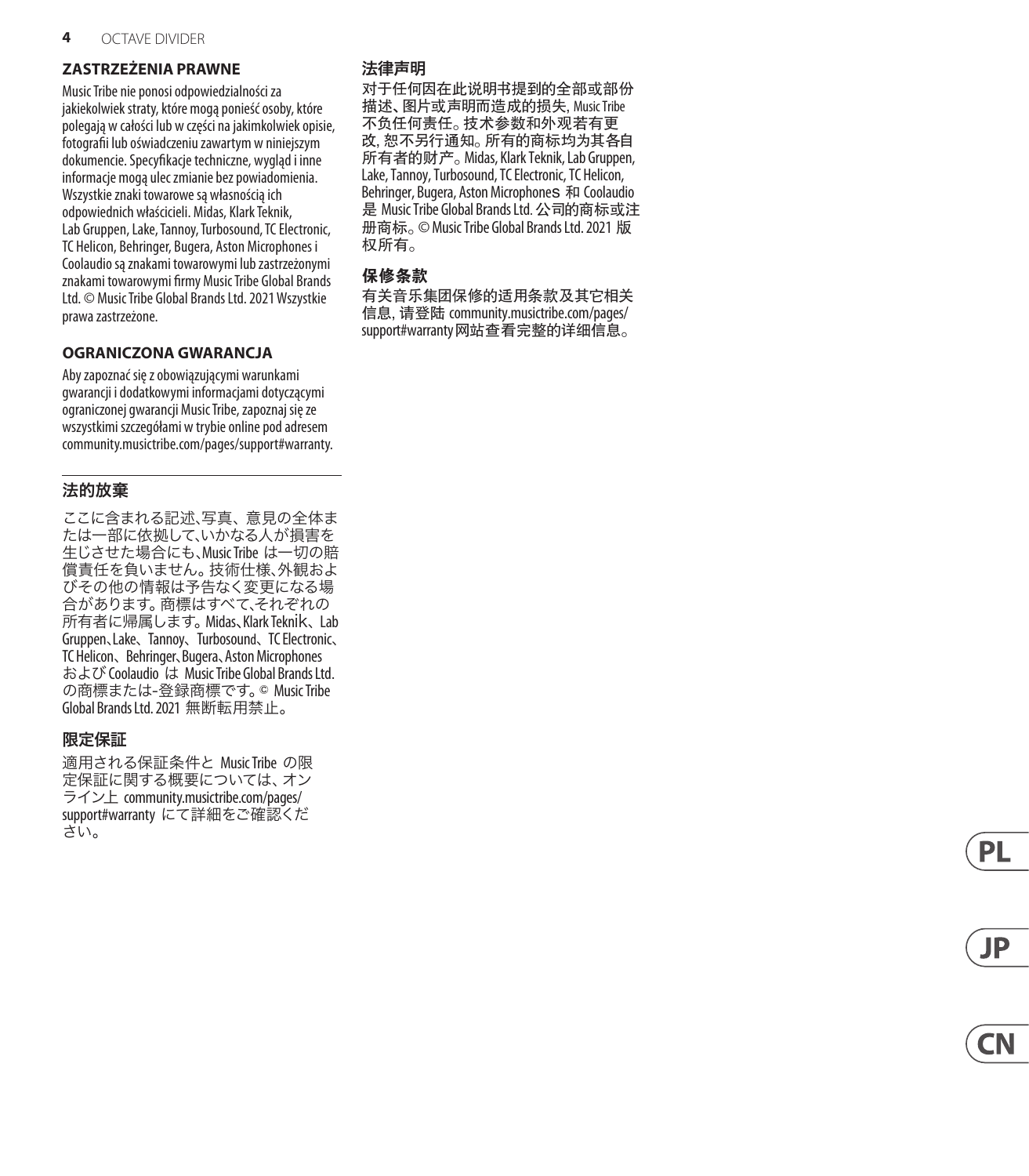# **FEDERAL COMMUNICATIONS COMMISSION COMPLIANCE INFORMATION**

# **TC Electronic**

#### **GAUSS TAPE ECHO**

| Responsible Party Name: | <b>Music Tribe Commercial NV Inc.</b>                                |
|-------------------------|----------------------------------------------------------------------|
| Address:                | 122 E. 42nd St.1,<br>8th Floor NY, NY 10168,<br><b>United States</b> |

Email Address: **legal@musictribe.com**

# **OCTAVE DIVIDER**

This equipment has been tested and found to comply with the limits for a Class B digital device, pursuant to part 15 of the FCC Rules. These limits are designed to provide reasonable protection against harmful interference in a residential installation. This equipment generates, uses and can radiate radio frequency energy and, if not installed and used in accordance with the instructions, may cause harmful interference to radio communications. However, there is no guarantee that interference will not occur in a particular installation. If this equipment does cause harmful interference to radio or television reception, which can be determined by turning the equipment off and on, the user is encouraged to try to correct the interference by one or more of the following measures:

- Reorient or relocate the receiving antenna.
- Increase the separation between the equipment and receiver.
- Connect the equipment into an outlet on a circuit different from that to which the receiver is connected.
- Consult the dealer or an experienced radio/TV technician for help.

This equipment complies with Part 15 of the FCC rules. Operation is subject to the following two conditions:

(1) this device may not cause harmful interference, and

(2) this device must accept any interference received, including interference that may cause undesired operation.

#### **Important information:**

Changes or modifications to the equipment not expressly approved by Music Tribe can void the user's authority to use the equipment.

# $\epsilon$

Hereby, Music Tribe declares that this product is in compliance with Directive 2014/35/EU,Directive 2014/30/EU, Directive 2011/65/EU and Amendment 2015/863/EU, Directive 2012/19/EU, Regulation 519/2012 REACH SVHC and Directive 1907/2006/EC.

Full text of EU DoC is available at https://community.musictribe.com/

EU Representative: Music Tribe Brands DK A/S Address: Gammel Strand 44, DK-1202 København K, Denmark

UK Representative: Music Tribe Brands UK Ltd. Address: 6 Lloyds Avenue, Unit 4CL London EC3N 3AX, United Kingdom